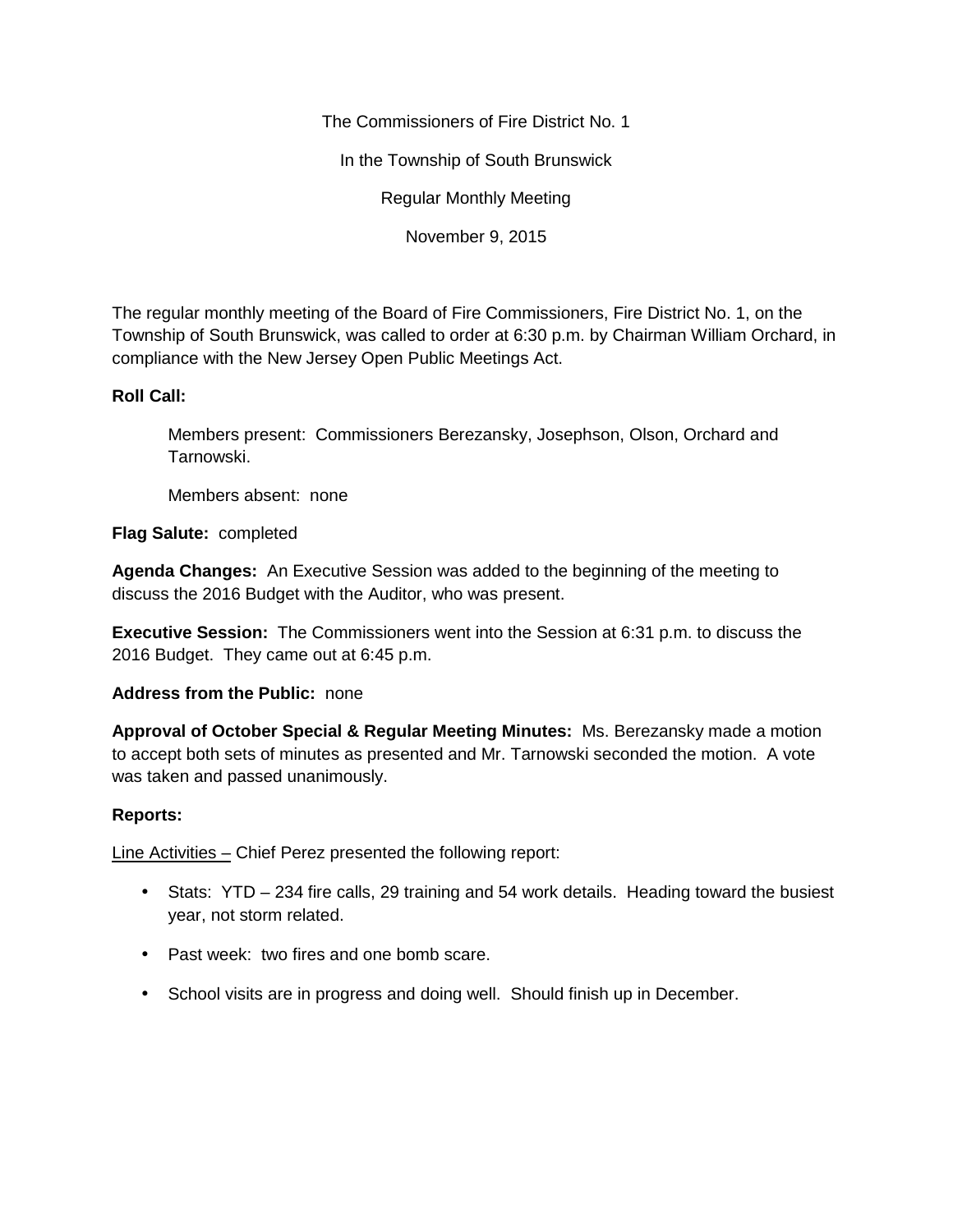$-2-$ 

President's Report – The computers have been ordered for the Radio Room and Office. Will take about three weeks to receive them.

Treasurer's Report/Voucher List – Ms. Berezansky presented the report and read into the file one resolution (file copies attached).

Resolution 15/16-12: Authorizing Budget Transfers Relative to 2015 Budget. Mr. Olson made a motion to approve the resolution and Mr. Josephson seconded it. A roll call vote was taken. Mr. Olson-yes; Mr. Josephson-yes; Mr. Tarnowski-yes; Mr. Orchard-yes and Ms. Berezansky yes. The resolution passed unanimously.

The Commissioners reviewed the Voucher List and then Mr. Tarnowski made a motion to accept the List as presented and Mr. Josephson seconded the motion. A vote was taken and passed unanimously.

Secretary's Report – It was reported that two commissioners will be up for election for three year terms.

Fire Coordinator's Report – Mr. Perez reported the following:

- The compressor at Station 22 has been ordered and will be installed within the next 2 weeks.
- Per the Attorney, it is OK to give the one vehicle to the Rescue Squad, but there is paperwork that needs to be done. It was noted that the title will go to the Township, who in turn, will sign it over to the Rescue Squad.
- A letter was written to Fitness 19 and LOSAP to remove 5 people from the participation list. Appropriate monies should be returned by the end of the year.
- Mold remediation at Station 23 has been completed and the gear should be returned in the coming week. It was recommended that the ceiling fans be run, to avoid future problems.
- A company has been contracted to paint the Station 23 doors, which should take place sometime this week.
- The heating system at Station 23 is all set for winter. The A/C will be replaced before next year's warm weather.
- The old hose, at Station 23, needs to be removed and Mr. Perez is looking into finding someone/someplace to take it.